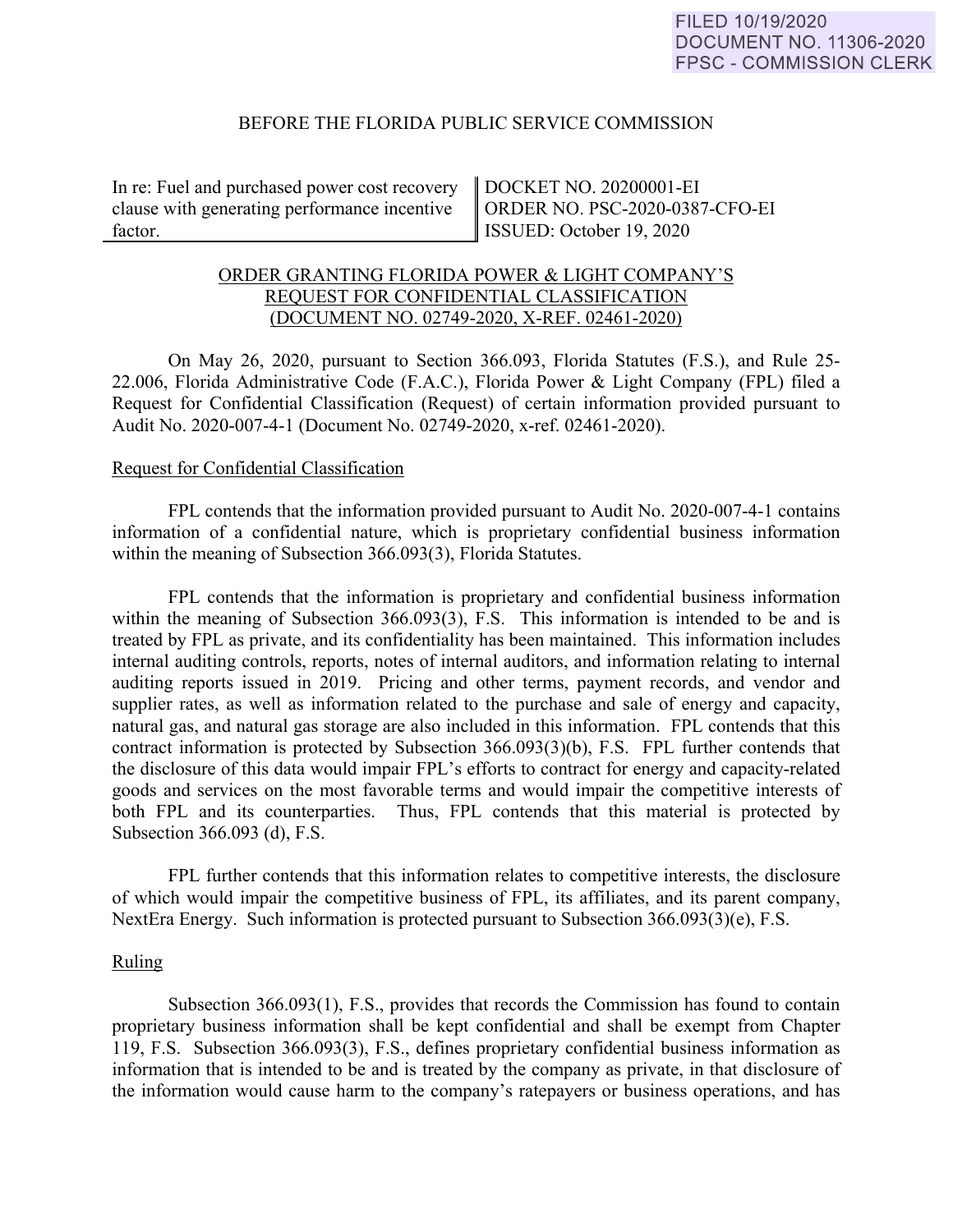# ORDER NO. PSC-2020-0387-CFO-EI DOCKET NO. 20200001-EI PAGE 2

not been voluntarily disclosed to the public. Subsection 366.093(3), F.S., provides that proprietary confidential business information includes, but is not limited to:

(b) Internal auditing controls and reports of internal auditors.

(d) Information concerning bids or other contractual data, the disclosure of which would impair the efforts of the public utility or its affiliates to contract for goods or services on favorable terms.

(e) Information relating to competitive interests, the disclosure of which would impair the competitive business of the provider of the information.

Upon review, it appears the information and data provided in this request satisfies the criteria set forth in Subsection 366.093(3), F.S., for classification as proprietary confidential business information. The information related to pricing terms and payment records appears to be "information concerning bids or other contractual data, the disclosure of which would impair the efforts of the public utility or its affiliates to contract for goods or services on favorable terms" and "information relating to competitive interests, the disclosure of which would impair the competitive business of the provider of the information." Thus the information identified in Document No. 02749-2020, x-ref. 02461-2020 shall be granted confidential classification.

Pursuant to Subsection 366.093(4), F.S., the information for which confidential classification is granted herein shall remain protected from disclosure for a period of up to 18 months from the date of issuance of this Order unless good cause is shown that protection from disclosure shall be for a specified longer period. At the conclusion of the 18 month period, the confidential information will no longer be exempt from Subsection 119.07(1), F.S., unless FPL or another affected person shows, and the Commission finds, that the records continue to contain proprietary confidential business information.

Based on the foregoing, it is hereby

 ORDERED by Andrew Giles Fay, Prehearing Officer, that Florida Power & Light Company's Request for Confidential Classification of Document No. 02749-2020, x-ref. 02461- 2020, is granted. It is further

 ORDERED that the information in Document No. 02749-2020, x-ref. 02461-2020, for which confidential classification has been granted, shall remain protected from disclosure for a period of up to 18 months from the date of issuance of this Order. It is further

 ORDERED that this Order shall be the only notification by the Commission to the parties of the date of declassification of the materials discussed herein.